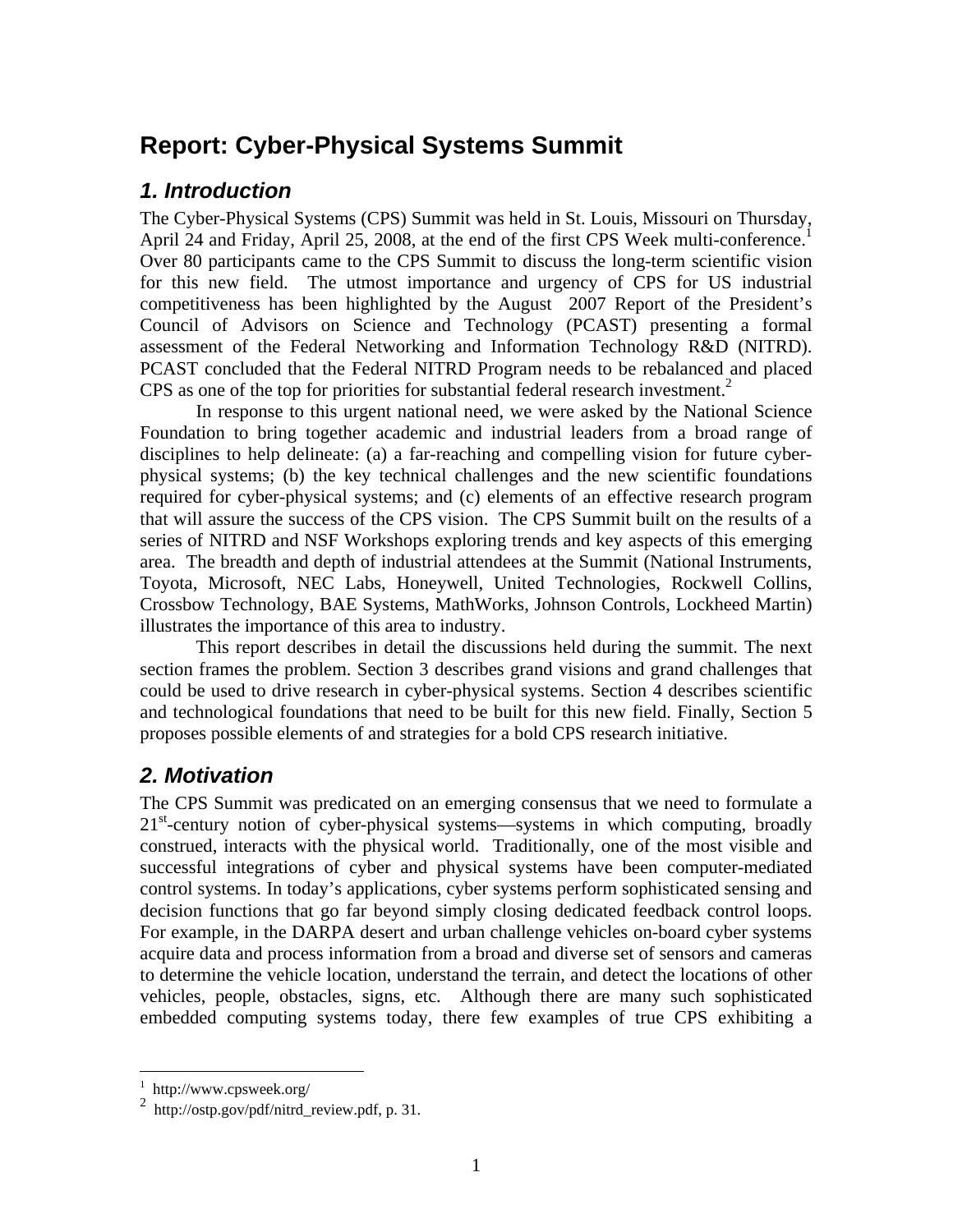seamless, fully synergistic integration of sensing, computation, and control with physical devices and processes.

The principal barrier to developing CPS is the lack of a theory that comprehends cyber and physical resources in a single unified framework. Despite the 70-year history of computing (dating back to the early electronic computers of the 1940s) and the 200+ year history of engineering physical systems that are receptive to control (starting from Watt's governor), the fields of computer science and control theory have remained largely separate, both technically and culturally. This separation extends to virtually all domains where computers interact with the physical world. Methods for designing computer systems and physical systems are based on simplifying assumptions about each other that limit the range of systems that we can build. On the one hand, computer engineers and scientists do not know how to translate requirements for physical systems, such as stability, into computational requirements on performance, power consumption, etc. On the other hand, control and signal processing theory abstract computers largely as infallible numerical devices. This simplification ignores many important aspects of computing, such as increasingly larger timing variance due to caches and energy management and increasingly higher software error rates caused by complexity. Simplifying assumptions are also made about communications. Initial designs assume zero-loss, zero-delay communications, while neither occur in the wireless, low-power, shared, rapidly changing systems used in most CPS. The viability of future CPS must also address noise in measurements, inaccuracies in actuation, disturbances from the environment, and faults and failures in the computational process in a coherent, unified framework.

CPS clearly has a role to play in developing a new theory of computer-mediated physical systems. We believe that it will have the biggest impact, both in terms of scientific development and economic payoff, in large-scale distributed systems. In many systems, such as the national power grid and traffic control systems, both the plants and the computers for monitoring and control are physically distributed. In such systems, the dynamics of the distributed computing platform and the distributed plant interact in ways that determine the overall operation of the system, but are as yet poorly understood. Recent advances in computer/communication technology have made it easier to more tightly couple distributed physical systems than was previously imaginable. This can lead to more efficient management of large-scale systems such as the power grid. But it also gives rise to emergent behaviors that limit our ability to build predictable large-scale networked systems.

We believe that CPS will emerge as the critical technology that underpins every major industry in the United States. Exactly how the field will unfold is unclear: as a new discipline, an extension of systems engineering, integrated into existing disciplines, a new form of computer engineering, etc. In whatever way the field develops, we believe that CPS will transform the way we understand the relationship between computing and the physical world.

#### *3. Grand Challenge Problems*

The discussion at the Summit of grand challenge problems focused on 15-to-20-year visionary applications and how to differentiate those applications from current state of the art or near-term research problems and from research directions outside CPS. Where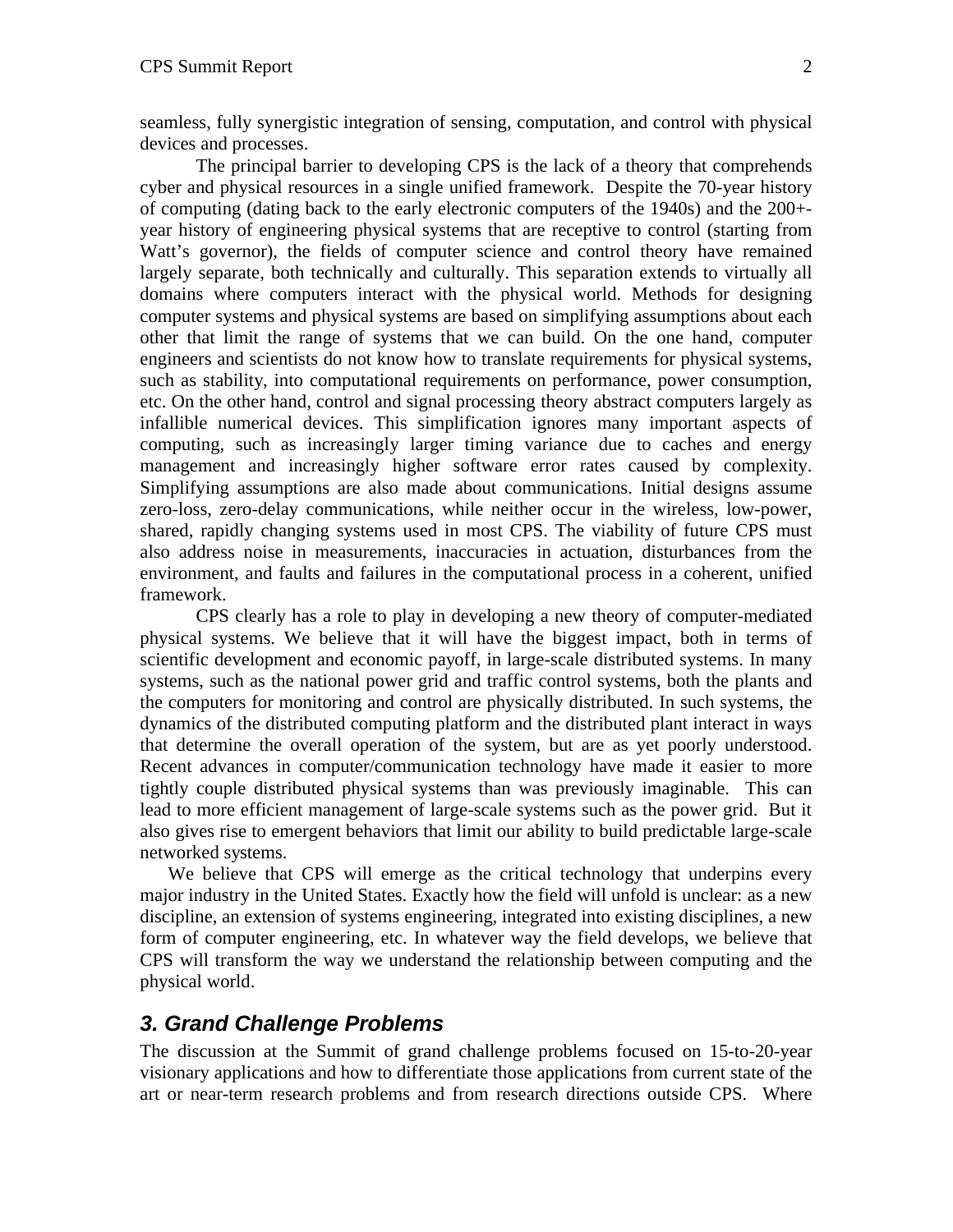possible the vision for how to approach these problems was also considered, though it was noted at several points that differentiation from what we can envision now is also crucial. Key to the motivation for these grant challenges is a strong societal need.

The discussion focused on areas of potential interest to NSF. A number of applications were identified that could present grand challenges for CPS, including:

- redefining mass production, e.g., components built to looser initial tolerances that adjust to each other upon assembly;
- a worldwide sensing utility (with web browser for the physical world);
- food and clean water to everyone in the world;
- pervasive sensor networks that never need to have the batteries replaced;
- VLSI-like tool chains for autonomous robots;
- climate monitoring and control for global warming;
- make it possible for elderly people to live independently;
- robots truly interacting with people (nurse bots actually examining people, robots playing soccer with people);
- context-aware personal tutors for all types of skills;
- automated farming using farmbots and sensor networks;
- 24/7 robotic personal assistant;
- optimal harvesting of solar and wind power;
- net-zero energy buildings and homes;
- energy efficient cars;
- persistent ocean-observing systems;
- integrated medical device systems: lab-on-a-chip to doctor-on-a-chip;
- tele-presence/tele-operation of assistive devices;
- neural prosthesis for people with paralysis using the control signals from the motor cortex;
- sensor-actuator networks at the cellular level—hundreds or thousands of sensors/actuators in explants and in vivo implants to advance our understanding of biology, and in the long run improved health care;
- zero medical deaths from metabolic disorders through ubiquitous monitoring and control.

From the many problems that were discussed, three main grand challenge problems areas were identified and developed more fully: future distributed energy systems, future transportation systems, and next-generation healthcare systems.

#### **3.1 Future Distributed Energy Systems**

Current energy generation and transmission consists of a decades-old transmission network delivering power radiating from largely fossil fuel generation. As fossil fuel usage decreases due to reduced availability and the concerns over global warming, there will be increased emphasis on renewables and on local energy generation and storage. Thus, energy systems of the future will become increasingly heterogeneous in the kinds of energy sources and their locations and capacities, and increasingly autonomous in terms of when participants draw or generate power (and how much) from a common inter-connected distribution grid. How to coordinate distributed and dynamically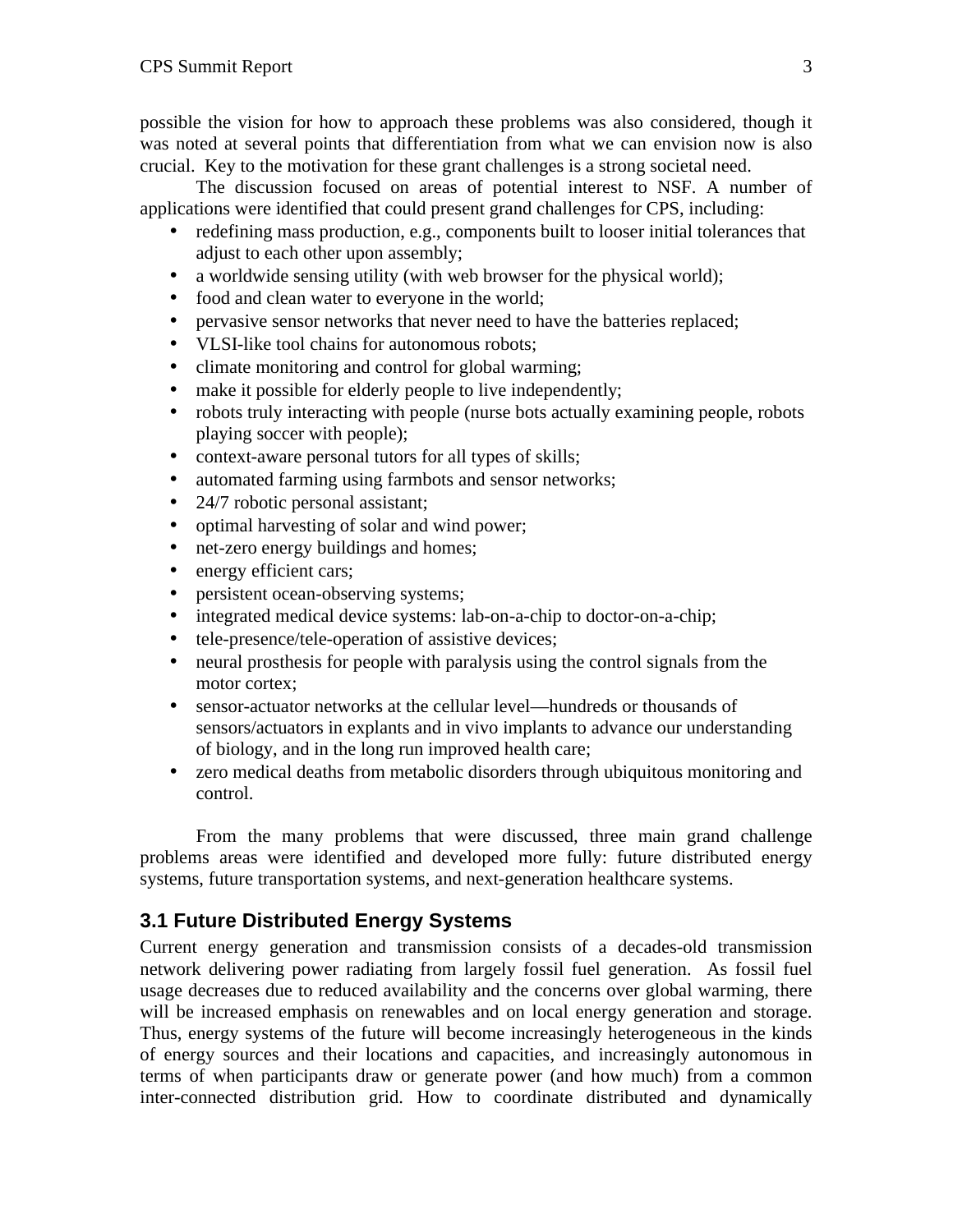interacting participants and how to control the physics of the common grid will become an increasingly significant problem as current trends toward adding solar panels to roofs (e.g., Sun Energy California project) and windmills to farms, and even back yards, continues. These trends are also likely to intersect with the potential economic incentive to recoup personal investments in energy source technology through generation as well as consumption of power. In addition to the technical considerations of power transmission physics, control, and energy storage, the social effects of the increasing national interest in energy technologies are thus likely to be significant as well.

The technical challenges that must be overcome to address the emerging and future situational contexts for power generation and distribution are both significant and hard. For example, we must enable self-sustaining power cooperatives at the local to regional scales with minimal external energy dependence and stable and fluid power generation, storage, and distribution in the contexts of (1) energy management as a collection of distributed communities rather than a radial power generation and distribution strategy, (2) inter-connecting such communities via the existing power grid infrastructure, (3) managing the effects of connecting such established communities to each other and to traditional power grid participants at the regional or national scale, and (4) injecting new sensing/actuation technologies (e.g., PMUs/FACTS, video, etc.) into the existing power grid at the regional or national scale.

A concrete example of a grand challenge problem in this space is to design and deploy (either intact or through transformation of the existing power grid) an electric energy system infrastructure that (1) is flexible in allowing heterogeneous participants to supply or draw energy dynamically, (2) is secure against inappropriate manipulation and is resilient against accidental or intentional damage, (3) doesn't black out or introduce dangerous power surges, (4) degrades gracefully in the face of damage or unmanageable conditions (e.g., over-supply or over-demand), (5) is efficient in real-time (e.g., 25% or better improvement), and (6) supports seamless evolution of its architecture, control, and implementation as unforeseen future technologies enable further evolution of the grid. Existing test beds at the national labs appear likely to be extensible in place with additional adaptation, control, and other "intelligent" elements, to achieve new outcomes like: (1) fine-grained integrated and context-aware optimization of efficient energy generation, storage, transmission, and use, to achieve specific (e.g., 50%) reductions in waste, carbon footprint, costs, etc.; (2) multi-regional and/or multi-national coordination, pricing, and control of power supply and demand; (3) "just enough" generation and use of energy; (4) computational definition and management of energy needs, costs, carbon footprint, etc.

In order to cope with continually increasing demands (especially from air conditioning, but soon with pluggable electric vehicles) the system capacity will either need to be built up -- or made smarter. Smarter is where CPS can play a major role. Today's power grid power runs one-way downhill from generation sites to customers. The system is designed for peak power loads, which are far larger than the average usage. Being able to lower peak usage can save very large amounts of capital spending and lower risks of system failure. In order to lower peak loads, the grid needs to be able to be two-way and have intelligent sensor/decision systems throughout that can make detailed decisions (change thermostat settings, postpone defrosting the refrigerator, charge or draw charge from an electric vehicle) and to handle power generated by customers (wind,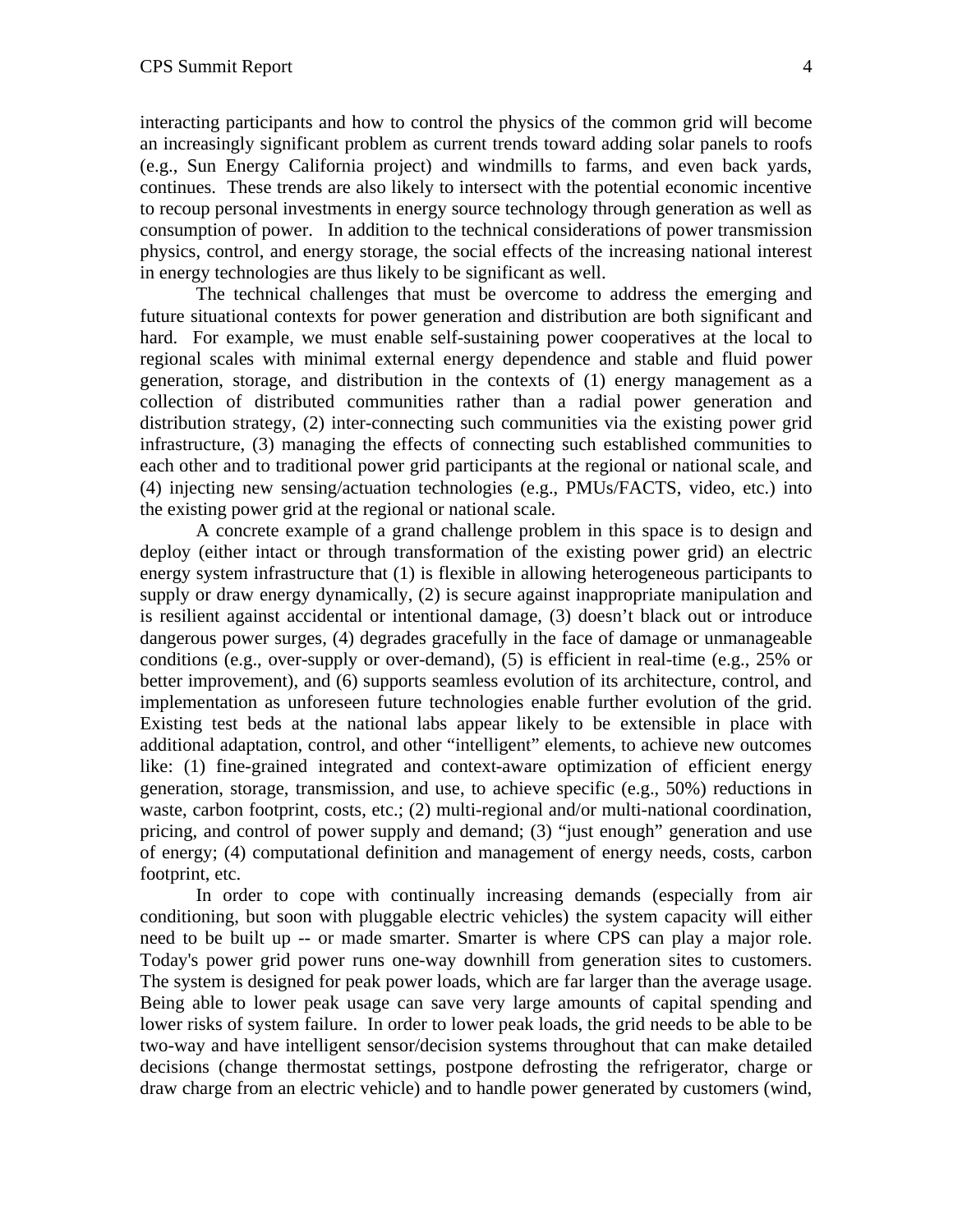solar panels, etc.). Expected power needs and costs need to be predicted, based on weather, time and day of the week, energy futures costs, etc., and all this needs to be coordinated on a highly distributed system.

The existing civil infrastructures such as the current power grid also need to be transformed. This issue cross-cuts several of the grand challenge problem areas, and warrants consideration as broadly as possible, including end of lifetime of infrastructure (e.g., power grid is around 75 years old), how to upgrade/retrofit/augment existing infrastructures with CPS policies and mechanisms, and tools for going beyond worst-case planning and design to achieve just-in-time, just-in-place, situationally exact solutions. An example project in this space is in-place transformation of the existing electric energy generation/distribution system (including the power grid), without loss of reliability. For example, as the power grid is augmented with cutting-edge FACTS devices, so that eventually 5% then 10% then 25% and then 50% of power grid consists of facilities that don't exist in the state of the practice today, what becomes different about the new grid, and what does CPS add? What picture emerges as we chart progress towards goals including cost reductions, reliability increase as the grid is transformed?

#### **3.2 Future Transportation Systems**

The nation's transportation infrastructure is significantly overstressed. Roadway corridors and air traffic corridors continue to have increased congestion resulting in lost productivity and wasted fuel usage. Tremendous expense is required to increase roadway traffic throughput. Congested terminal air traffic results in increasing delays with no real way to expand the airspace. Improving efficiency holds promise in making better use of existing infrastructures. Thus, future transportation systems need to incorporate both manned and unmanned vehicles of different granularities (e.g., single person vs. mass transportation vehicles) and mixed criticality (e.g., freight vs. passenger vs. emergency vehicles moving within, and possibly between, air and ground spaces). This domain shares goals similar to the goals of the future distributed energy systems grand challenge problem: flexibility of use, security, stability, safety, graceful degradation, efficiency, and seamless evolvability.

These systems will enable bulk transport capabilities beyond what we can imagine, with higher throughput in already congested corridors, personal/package latency four-times better than is available today, etc. Realizing this vision will require significant research advances in hard/soft real-time control and optimization, composable hybrid control architectures that support mixed initiative run-time safety guarantees, and practical techniques for verification and validation of safety, particularly in the face of the likely complexity of aeronautic, automotive, and mixed aeronautic/automotive vehicles and of the infrastructures needed to ensure safety and reliability of the entire transportation system.

Example projects in this space include: (1) safe, certifiable air transport systems created with less than 50% of current resource demand and feasible in-process technology upgrade; (2) safe cyber-physical regional ground transportation systems with zero accidents and zero fatalities, lower personal commute times, higher total throughput, and lower maintenance costs; and (3) mixed transportation / tele-presence / teleimmersion / tele-operation systems, where the physical locations of the participants are flexible but can be optimized effectively, efficiently, and dynamically according to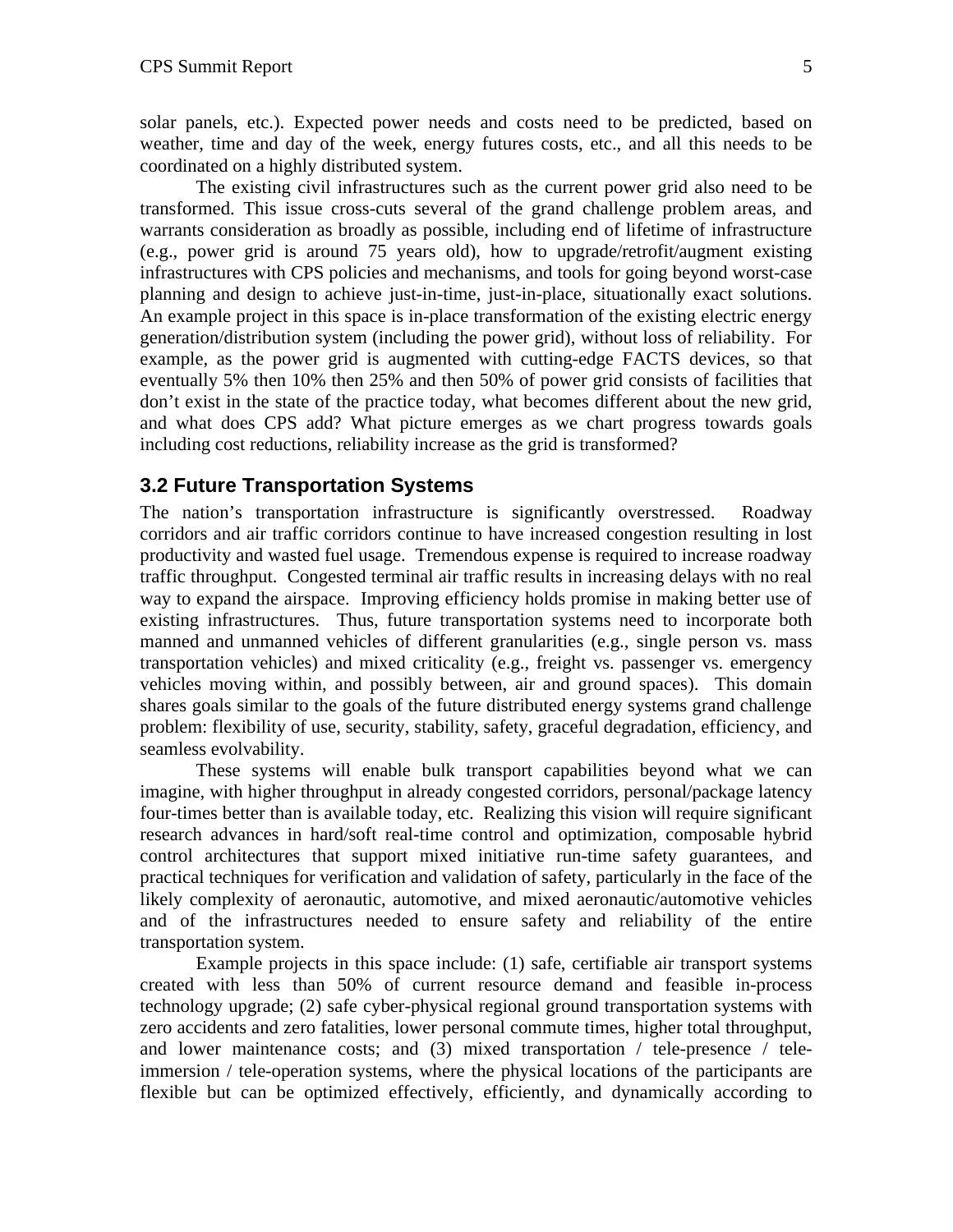situational demands and constraints (e.g., providing cost-efficient state of the art healthcare in widely dispersed rural settings, or 50% greater reduction in costs for business meetings while increasing personal flexibility).

The scientific and theoretical underpinnings of this grand challenge problem stem in part from the fact that while people with a limited amount of training are allowed to drive cars, it currently requires highly trained pilots to fly planes. Both systems assume decisions are made according to established protocols, but the complexity and consequences of failure in the aviation setting are significantly more challenging. Another key issue regards both passenger and operator comfort levels with the systems and protocols involved. Human-centered design, implementation, and certification issues, need to be considered, including how we understand comfort, usability, and correctness, and how design, verification, and validation can incorporate that understanding. Scientific challenges include: personal and aggregate safety; emissions and energy consumption; personalization of travel; cost (design technology for optimization); availability and reliability; social acceptance and impact; risk and hazard models; and how to fit new technologies and vehicles within existing / maintained / evolved infrastructure.

As it is for the future energy systems grand challenge, the issues of how to upgrade the current infrastructure is also crucial for future transportation systems. How can we reconcile the every day transportation needs (e.g., best routes for personal travel vs. emergency vehicles), with how to respond safely (and perhaps optimally) to exceptional situations such as a terrorist attack, an earthquake, or a structural failure? How can we address lifecycle mismatches  $-$  e.g., from civil infrastructures lasting 100 years, to vehicles lasting 10 years?

Potential stakeholders in such a transformative effort run the gamut from individual vehicle technologies (e.g., a car that never fails – Toyota and other auto makers), to vehicle-to-vehicle systems (e.g., a safe personal air vehicle network – Boeing and other aerospace companies), to national or international infrastructure (e.g., maintaining a CPS-enabled infrastructure – US Department of Transportation, Federal Highway Administration).

#### **3.3 Health Care Grand Challenge**

Certifiably safe automation of healthcare diagnosis and delivery is a grand challenge problem that has high social relevance, as the entire population uses the current health care system and is thus a stakeholder in its improvement. Current trends, including demographics and escalating costs of equipment and procedures, are putting the ability to provide reasonable-cost, high-quality healthcare services at significant risk both nationally and internationally. This grand challenge focuses on how to achieve affordable radical improvements in quality of care through (1) certifiably safe medical device systems on-site, (2) remote multi-tasked diagnosis and prescription services that give the greatest benefit possible from the investment of healthcare personnel (both time and expertise), (3) certifiably safe remote intervention and delivery procedures accomplished through those devices and services, and (4) a transformation of medical training, practice, and infrastructure that enables and advances this approach. An essential question is whether (and if so how) CPS can make more effective (i.e., safe and radically better) and efficient (i.e., less costly) use of scarce healthcare resources including technology,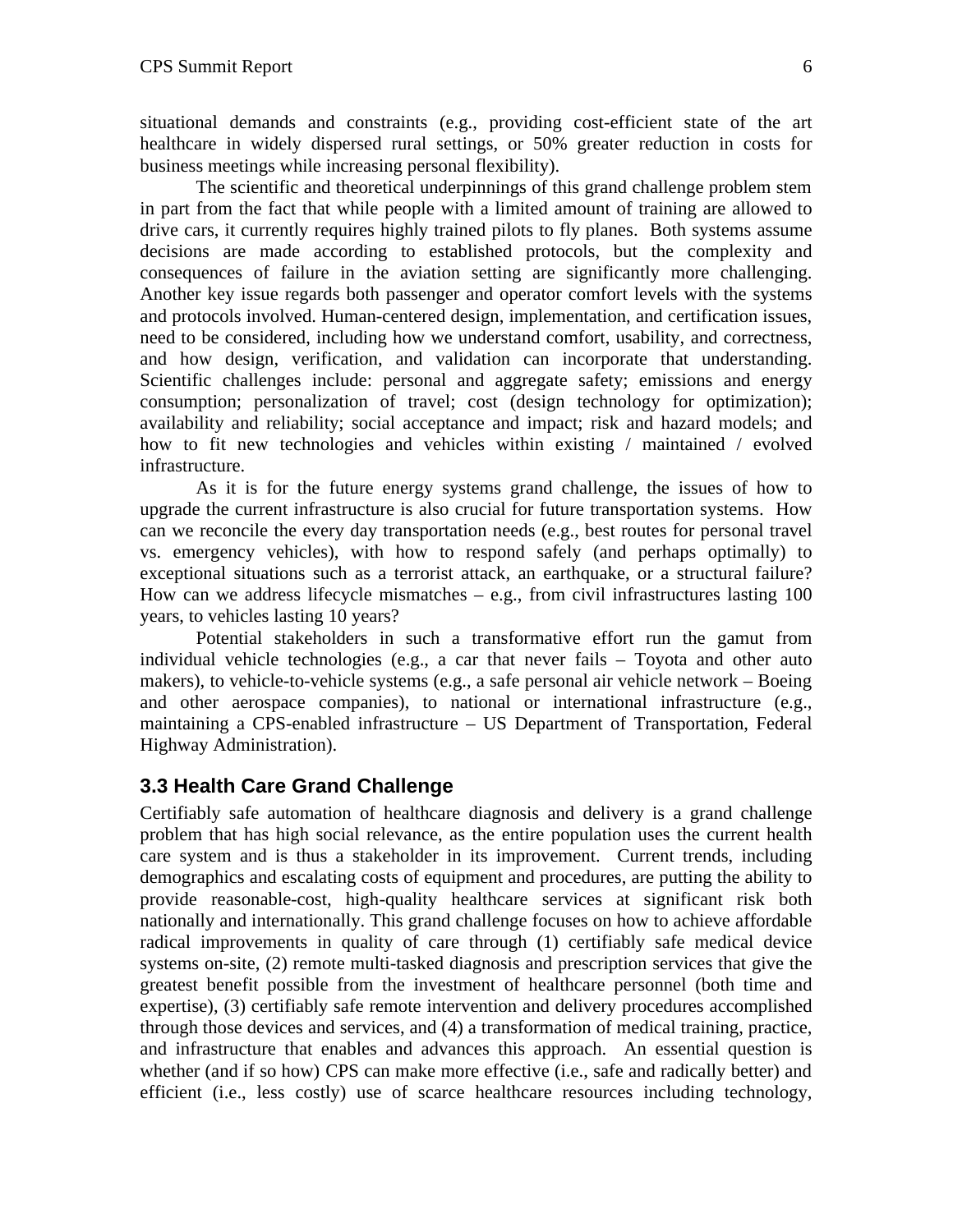expertise, and finances. By removing technology barriers, CPS has the potential to enable "destabilizing" transformative benefits to the populace that include social acceptance and regulatory effectiveness, in addition to the core ambition of better quality of care at lower cost.

A concrete example of a problem domain for exploratory projects, which already is receiving attention within the CPS community, is the certifiably safe medical device system composition problem that has been discussed at a recent workshops on High Confidence Medical Device Software and Systems (HCMDSS) and Medical Device Plug-and-Play (MD PnP).<sup>3</sup> Research challenges include (1) how CPS can help to remove improper interactions among devices and personnel (with resulting reductions in mortality and morbidity), (2) how devices and personnel could be co-certified for specific procedures in specific contexts, and (3) how diverse devices and IT resources can be interlinked safely and effectively.

A grand challenge goal would be zero medical deaths from metabolic disorders through ubiquitous monitoring and control. Ubiquitous monitoring and control subsumes sensor networks but includes things like ubiquitous monitoring and control of metabolic disorders and structures. Type II diabetes is a good example, and might include active monitoring of sugar levels in urine (via smart toilets), active monitoring of blood sugar and insulin release (via implantable devices), wireless communication of data with doctors and central health administrators (via wireless hubs at home), data collection and statistical analysis (via centralized databases), dosing updates (also via wireless), communication with doctors for off-line analysis, and even active alerts sent to the patient and/or health-care providers.

### *4. Scientific and Technological Foundations*

This section presents several scientific and technological challenges for CPS identified by the Summit participants. The discussions were rich and varied, with many themes recurring in different contexts. The many issues are tightly inter-related and could be organized in many different ways. The following paragraphs attempt to capture the many issues and insights by organizing the notes from the discussions into a set of primary topics. These topics are presented below in alphabetical order so as to avoid any suggestion if relative importance by the order in which they are presented.

#### **4.1 Compositionality**

1

Compositionality that cuts across the heterogeneous cyber and physical aspects of CPS is a major scientific challenge. Separation of concerns can be achieved by defining flexible interfaces that support reprogrammability, leading to more adaptive compositions that may address legacy issues. Another challenge related to compositionality is modeling and predicting performance of composition. Basic research in compositionality leads to reduced challenges in system integration of both subsystems and systems-of-systems. Applied research is needed on open systems that protect proprietary intellectual property while supporting flexible interconnections between components from current and future vendors. An outcome of this research could be "plug & play" cyber-physical components that integrate seamlessly.

 $3$  http://rtg.cis.upenn.edu/hcmdss/index.php3 and http://rtg.cis.upenn.edu/hcmdss07/index.php3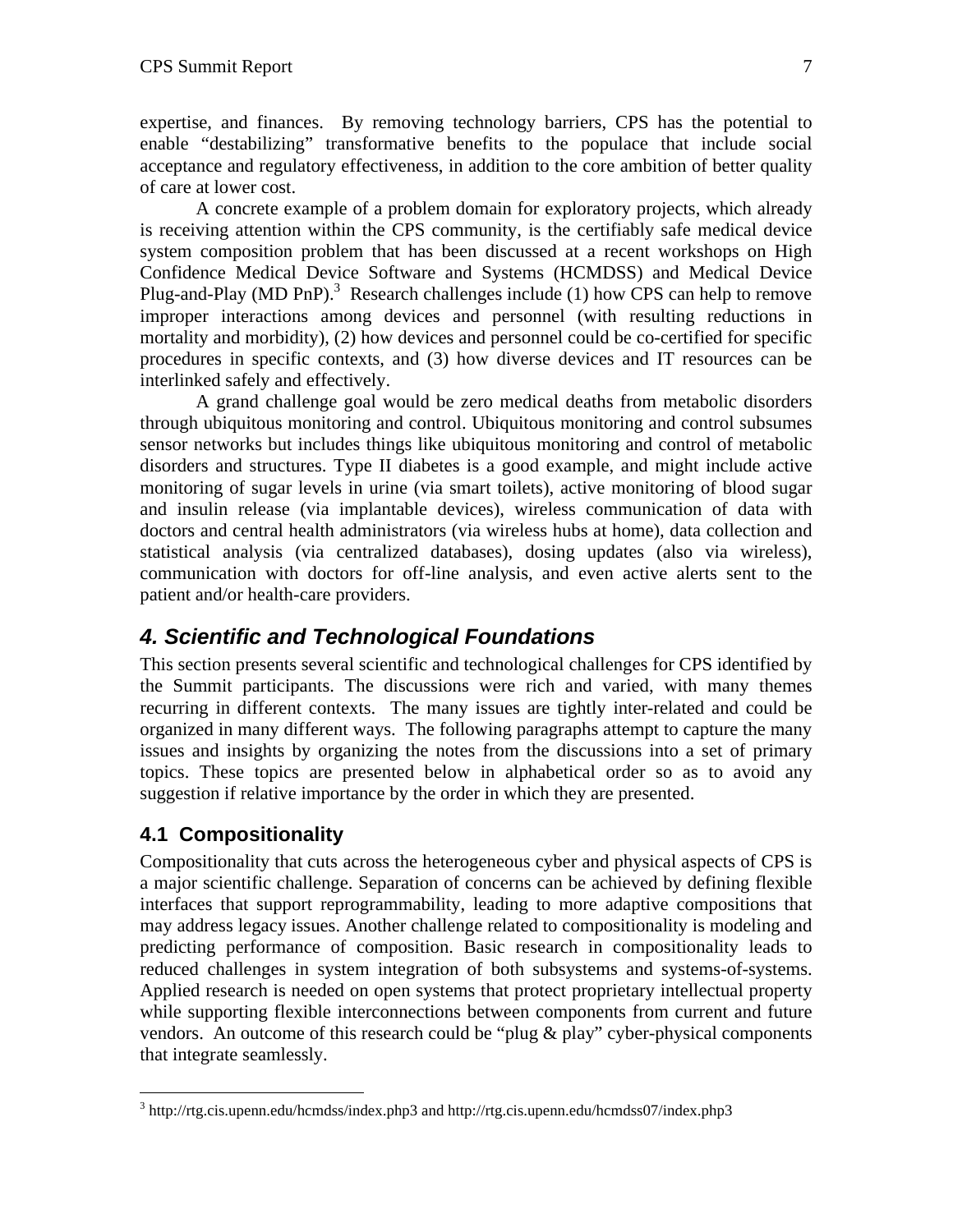Many tools and approaches exist for creating components and composing them. There are a large number of models, languages, and notations that exist, however, many of which are most appropriate only for particular problem or areas. No complete solutions exist for CPS. A compositional theory for CPS must be created that can integrate synchronous, asynchronous, continuous, and discrete models. The theory must account for computation that involves time, location, memory requirements, cost, energy and security requirements. Uncertainty and the realities of the physical world must also be considered, including uncertainties arising from wireless networks that will provide the communication infrastructure for many cyber-physical systems. From the theory it must be possible to analyze the aggregate behavior of a complex and large CPS. A new notion of correctness must be developed that includes safety and possibly a concept of asymptotic behavioral properties. Since CPS will exist in and among humans, they will be open systems giving rise to a high degree of continually evolving characteristics. Correctness of a system requires runtime monitoring and verification as the system evolves. Analyzing such systems will be a major new undertaking.

#### **4.2 Distributed Sensing, Computation and Control**

It is not clear we have sufficient paradigms for making distributed control, sensing, and communication, in safety and time-critical CPS. Key problems include collecting adequate information and asserting control in a distributed environment. For example, when do samples need to be collected for distributed decisions? What information needs to be collected? Where should the computations be performed? Traditional models of sensing, computing, decision making, and acting are based on low-latency environments in which the data is fresh and the actions are executed immediately. In a networked cyber-physical system, latency can create uncertainty in the decision making process; latency can create serious problems if actions are executed (become effective) too late. Current uncertainty decision models do not support the traditional control loop model, let alone a distributed control environment.

CPS may exhibit dynamic and explicit global coupling, cascading actions with adverse effects, with only partial information available at the time scales within which actions to stop such cascades are needed. New science and theory is needed regarding how communication can facilitate safe operation, failure interlocks, and adaptation. Integration of information and actions across time (with understanding of uncertainty at different scales) is also essential.

Many CPS are inherently distributed (and increasingly other traditionally centralized ones are becoming more so) so that one can't rely on a notion of a monolithic "control room" in such systems. This in turn leads to a lack of centralized measurement and decision making, that, when combined with the locality of physical effects and with propagation of those effects at small time scales, motivates new science and theory on time-bounded establishment of context, malleable dependence structures, and distributed cyber-physical control.

#### **4.3 Physical Interfaces and Integration**

Contacts with the physical world characterize an essential feature of many CPS. Systems with physical contacts include wheeled or legged mobile sensor platforms, medical catheters and laparoscopic instruments, nano-sized cell and protein manipulators, and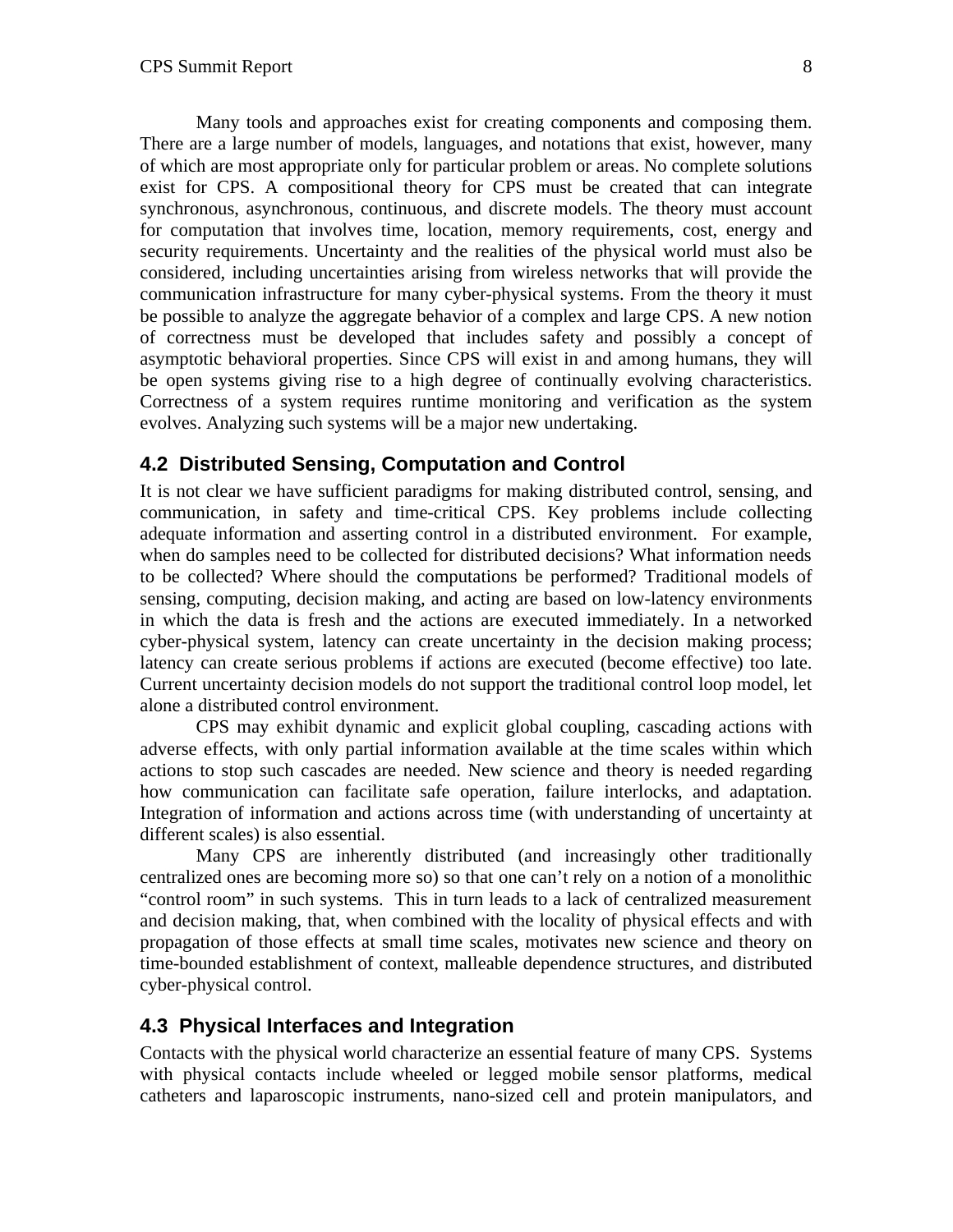human exo-skeletons, all of which can do tasks requiring mechanical work—either autonomously or by augmenting human capabilities. Physical issues also arise in the cyber infrastructure, such as wireless networks.

Foundational research supporting the development of CPS with contact include a hierarchy of models of physical contact with varying levels of resolution and degrees of freedom (e.g., soft tissue, hard surfaces, slippery or sticky), the mathematical properties the models in the hierarchy, the corresponding algorithms with known performance properties, and the couplings of the contact models to the cyber and other physical components of the system. This knowledge must then be applied in the design process to characterize co-stability of a cyber and physical system and to predict its cost and performance.

#### **4.4 Human Interfaces and Integration**

An important barrier to operator-mediated CPS stems from the need to interface the modeling, control, and adaptation of CPS with human influence and perception. Time scales for system adaptation and human interaction need to be meshed. Multi-scale modeling needs to be integrated at human response time scales with appropriate on-line interlocks to avoid interference between finer-grained and human time scales. Predictive specification of performance needs, modal responses, and other approaches also need to ensure congruent local context, so that incongruent actions by different people ("friendly fire") are avoided. How to express local context, make systems aware of it, and incorporate it with both the objectives of users and the behavior of system in its environment remain important open problems for CPS. Mixed initiative systems in which the CPS are expected to operate semi-autonomously raise additional issues of transfer of authority, tolerance of operator neglect, and common views across system modes that may vary at finer time scales that human perception.

Traditional HCI and human-centered computing are cyber physical in the sense that the human is the physical part. Where CPS might hope to break new ground is not in the conventional way - how do we successfully marry what people are good at with what computers are good at, in order to help people accomplish tasks - but rather by moving up a level and asking, for example, how we achieve certain systems "ility" properties (reliability, security, scalability, safety, etc.) when humans are part of the system. This requires understanding humans beyond biology, i.e. as agents with intention, purpose, and behavior. Right now, computing is embedded in artificial devices (e.g. mobile phones). Once GPS and various kinds of sensor data become available to those devices, the applications will change. For example, if a person is about to step in front of a truck, their cell phone might emit a very loud noise, and their shoes might somehow constrain their feet.

Human backup for CPS failure could be realized. CPS will make extensive use of autonomous control, and may not continue to expose manual interfaces in some cases, despite the need for potential intervention by human operators in the event of anomalous system behavior. For example, pilot/autopilot interactions increasingly appear in multiple CPS domains (e.g., skid auto-steering in automotive applications). New science and theory is needed to define safe hand-offs between human and cyber-based control, cyber-physical interlocks, protocols for mixed initiative inter-operation, and maintaining the operator's mental model and appropriate skepticism. Designers of human-computer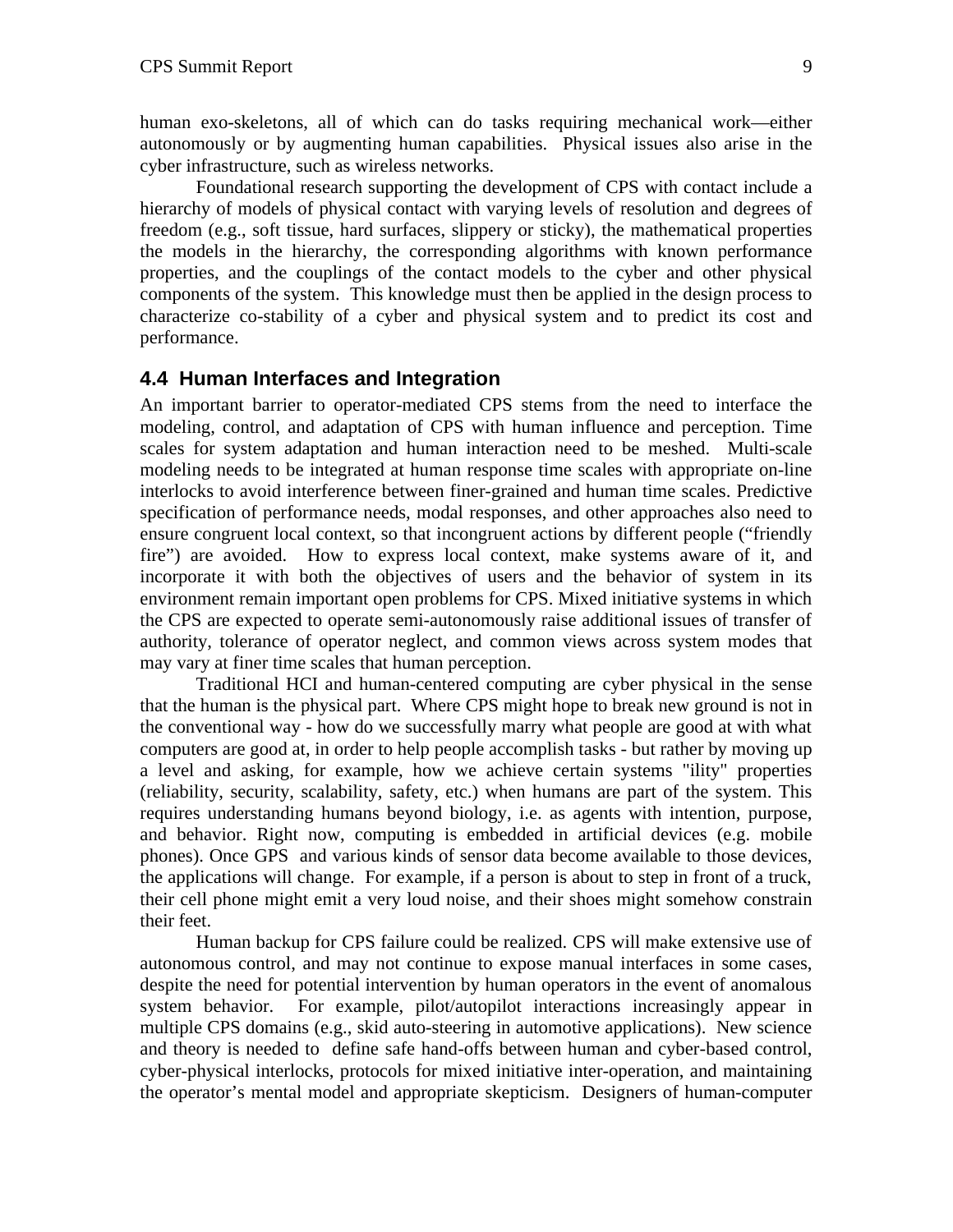#### **4.5 Information: From Data to Knowledge**

CPS will be used for a wide variety of applications where the main intent of these systems is to develop knowledge and use that knowledge for major improvements in the particular application domain. For this to occur, it is necessary for the physical and cyber layers to interact in a synergistic fashion. The effect of sensor properties, including calibration, context information, and real world uncertainties, must be accounted for in sensor fusion algorithms and higher-level information creation. Knowledge of the reliability and trust of the data sources are necessary. New theories and models are required that capture the raw-data-to-trusted-knowledge dependency chain of processing. It is also valuable to feed back assessments of the created knowledge to the physical layer. For example, to increase knowledge belief it may require an increase in sensing rate or activation of additional sensors or sensor types at the physical layer. Most current techniques for knowledge acquisition do not act across all layers or operate as adaptively as will be required by open CPS.

Mining of data streams in real time is significantly different than knowledge acquisition from static data. More than simple throughput is required, though that is a challenge in itself. We need to better understand how to keep and manipulate several representations of data, some closer to the sampled data and some more abstract, so that we can efficiently search and browse real-time data. We also need history- and information-aware data repositories that allow us to retrieve meaningful information in a more direct/effective/targeted way.

We would like to go beyond safety, reliability, trust, verification, formal tools, programming languages, etc. to applications that require more of a focus on the basic functionality: new perception, planning, or control techniques. e.g., use of smart cameras.

#### **4.6 Modeling and Analysis: Heterogeneity, Scales, Views**

CPS are composed of components that exhibit massive heterogeneity. Components may have different notions of time, across different scales. In a heterogeneous, physicallyaware CPS, feedback can occur through both the cyber and physical environments. If it occurs through the physical environment, then everything changes in terms of feedback control models. Heterogeneous CPS models of time, discrete or continuous, do not work together. Similarly, event-driven modeling tools (for asynchronous systems) and time driven models (for synchronous systems) do not work together, though both are applicable and likely to be useful. Since the role of time and events will be critical in CPS, new hybrid models will be needed. Another significant challenge will be the integration of multiple scales of temporal and spatial resolutions within a heterogeneous, physically-aware CPS.

Most of computer science deals with computational models that focus on abstract notions of time on either real or abstract machines. Many formal and practical properties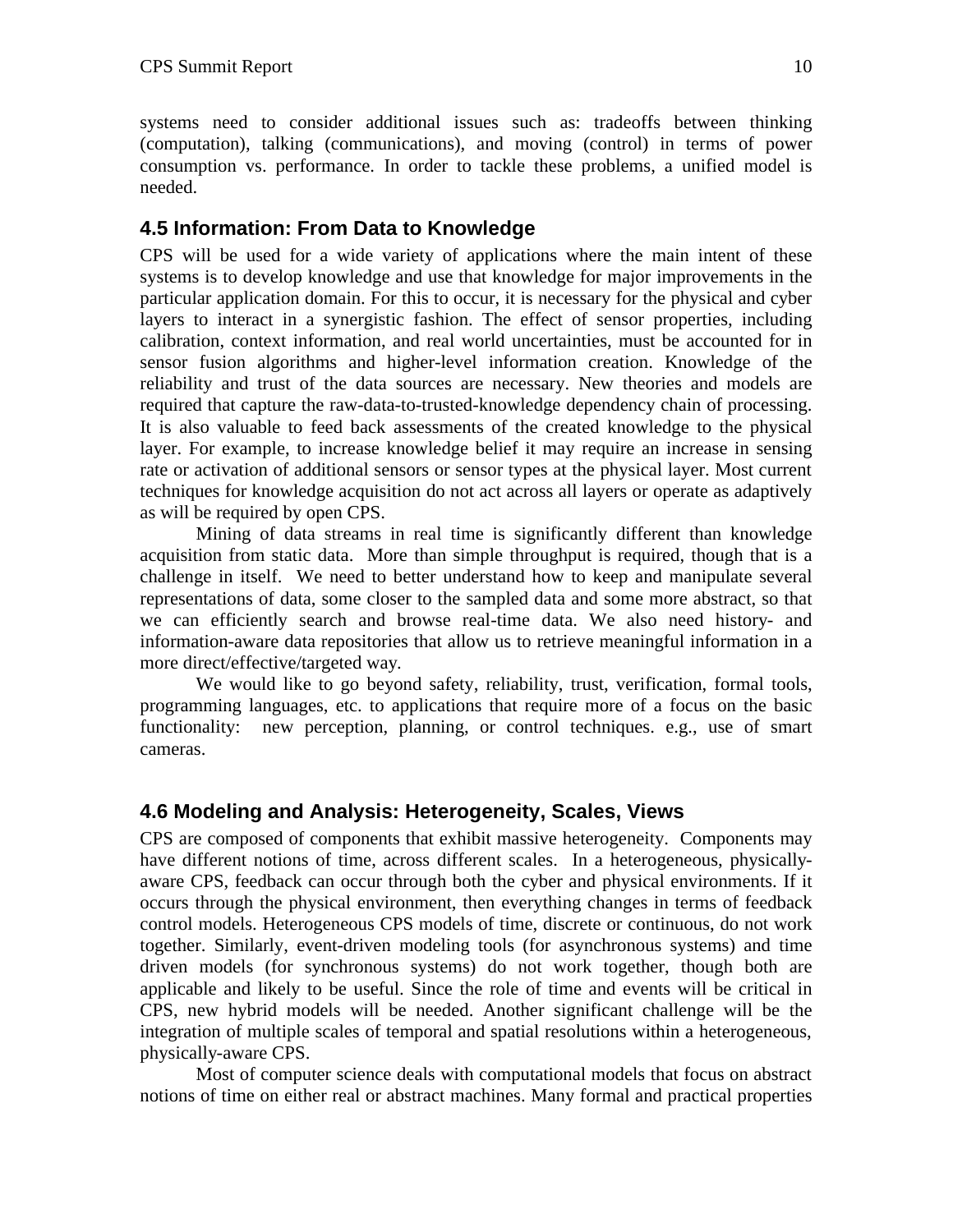can be derived with these models. However, for CPS new models of computation are required that explicitly address new observables: time, location, energy, memory size, cost, and uncertainties of sensing data. Such models can integrate the cyber and the physical, thereby more accurately representing physical systems. Since CPS will transcend many orders of magnitude in many dimensions (time, space, energy, etc.) any new models must allow for composition at multiple scales.

New abstractions and models are needed for cyber-physical control. CPS control must consider uncertainty in cyber "plant" on which controller runs, and from that needs to reason about and compensate for uncertainty in controller operation based on the potential effects of the cyber part. Research needs on this topic include tractable verification based on uncertainly; control/computing co-design for safety; and feedbackbased approaches to uncertainty modeling and compensation that address the problem that bounds on uncertainty may not be known a priori.

The physical aspects of CPS cannot always be abstracted away. The uncertainty added by sensors, wireless communications, noise, and mobility often affect the cyber design, implementation, and performance. Real-time and safety requirements are often paramount. The impact of the physical layer via these properties is so profound that when building CPS, errors and loss (of sensing, communications, and nodes) are natural and common. Solutions must be robust and operate in this type of non-deterministic, probabilistic, and delay-induced environment.

In CPS, the trajectories of physical (voltage, distance, etc.) and cyber (memory, CPU, communication, etc.) states are coupled, so that it is essential that CPS be designed in both cyber and physical domains to account for each other's timing and physical trajectory, errors of approximation, potential implementation flaws, etc. New science and theory is needed for design in the face of both cyber and physical imperfection. What imperfections do we expect in software? In hardware? In control devices? How do platform/control/software interactions influence reliability? Loosely coupled networks of physically coupled systems, in which system reliability can be achieved even with unreliable parts, motivate development of theory for predictable and "stable" adaptive systems.

A further need for CPS is to support concurrent engineering of evolving systems, in which people can add constraints and requirements in local context, which then need to be visible in other relevant contexts, and need to be integrated within those contexts e.g., multi-view modeling with context-aware risk analysis and mitigation. In this approach, construction of the system is never finished.

Large-scale systems need better models of the trade-offs between system level efficiency and local efficiency. Several Federal agencies responsible for large-scale systems---FAA, DOE, etc--- have done studies, established test beds, etc., but further investigation is needed in collaboration with those groups. Most engineers and computer scientists would agree that our ability to design very complex large-scale systems is not as strong as we would like, particularly when we consider very long-lived systems. While we can analyze particular use cases, we would like to better understand tipping points and other emergent behavior; more importantly, we would like to understand how to design systems to avoid undesirable versions and encourage desirable versions of emergent behavior.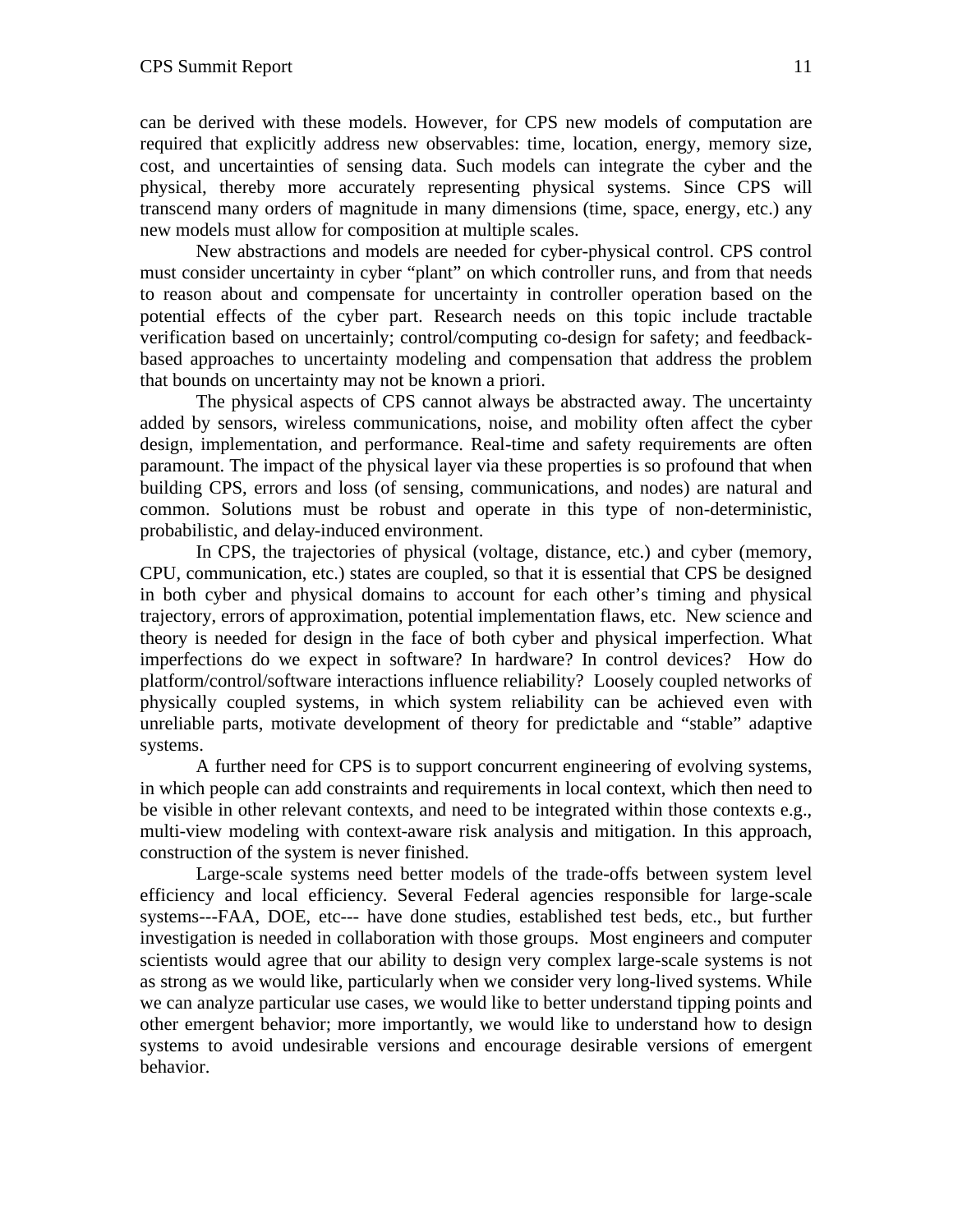#### **4.7 Privacy, Trust, Security**

The discussion of key scientific and theoretical challenges for CPS began with the topics of security and privacy. CPS raises new issues in these topics because physical systems reveal information, there are limits on what information can be hidden, and new kinds of physical and cyber-physical attacks are possible. New science and theory needed for CPS on these topics include design principles for resilient CPS, threat analysis vs. hazard analysis, theories of cyber-physical inter-dependence, and examination of the possible role of gaming of different layers of the system.

CPS will create an enormous amount of data. The physical aspects of CPS will create new and difficult privacy problems. In particular, vast quantities of data will come directly from sensors and RFID tags. Devices pose new problems such as easily revealing location and time as well as the identities of individuals due to physical-layer fingerprints that exist with most transceivers. Sophisticated inference techniques using this vast amount of data will make maintaining privacy a very difficult issue. New research is needed to create formal models that can specify CPS privacy requirements. To date, privacy models focus on permanent user records and not real-time sensor data. With well understood semantics provided by these formal models, new research can prove various privacy properties of systems. This will place privacy on a scientific basis not yet achieved. It is anticipated that new mathematical theories will be needed to hide private information coming from real-time sensor streams. Current statistical techniques have focused on static data.

CPS are also susceptible to additional security attacks beyond those found in cyber systems. This includes jamming the communications, physical tampering, overhearing and many more. The limited capacity of the nodes makes providing security of CPS extremely challenging with a need for "lightweight" (in terms of overhead) solutions. Most solutions for the cyber world require significant memory and execution time.

In CPS, physical and cyber elements motivate different models of trust so that erroneous behavior is detected and human operators maintain appropriate skepticism during system operation. New science and theory is needed to define cyber-physical inter-confidence and trust maps, CPS context dependent trust models, and ground truth detection capabilities (based e.g., on real-world physical limits).

#### **4.8 Robustness, Adaptation, Reconfiguration**

CPS will operate in very dynamic environments. Thus, it is imperative that small changes in operating assumptions do not lead to uncertain outcomes for the cyber-physical system. Contrary to well-established methods of robust control, which can handle modeling uncertainty, we need new notions of robust system design that address uncertainty at the cyber level (computing decision or scheduling choices), and are resilient with respect to massively uncertain/untrusted data and structural/topological uncertainties and reconfiguration. CPS will also need to be reconfigurable and adaptive to overcome faults in both physical and cyber levels, e.g., to enable the management of fault containment in power grid-like scenarios.

CPS uncertainty bounds may not be known a priori. Families of related designs may need to be certified together, both to select among them and to leverage analysis.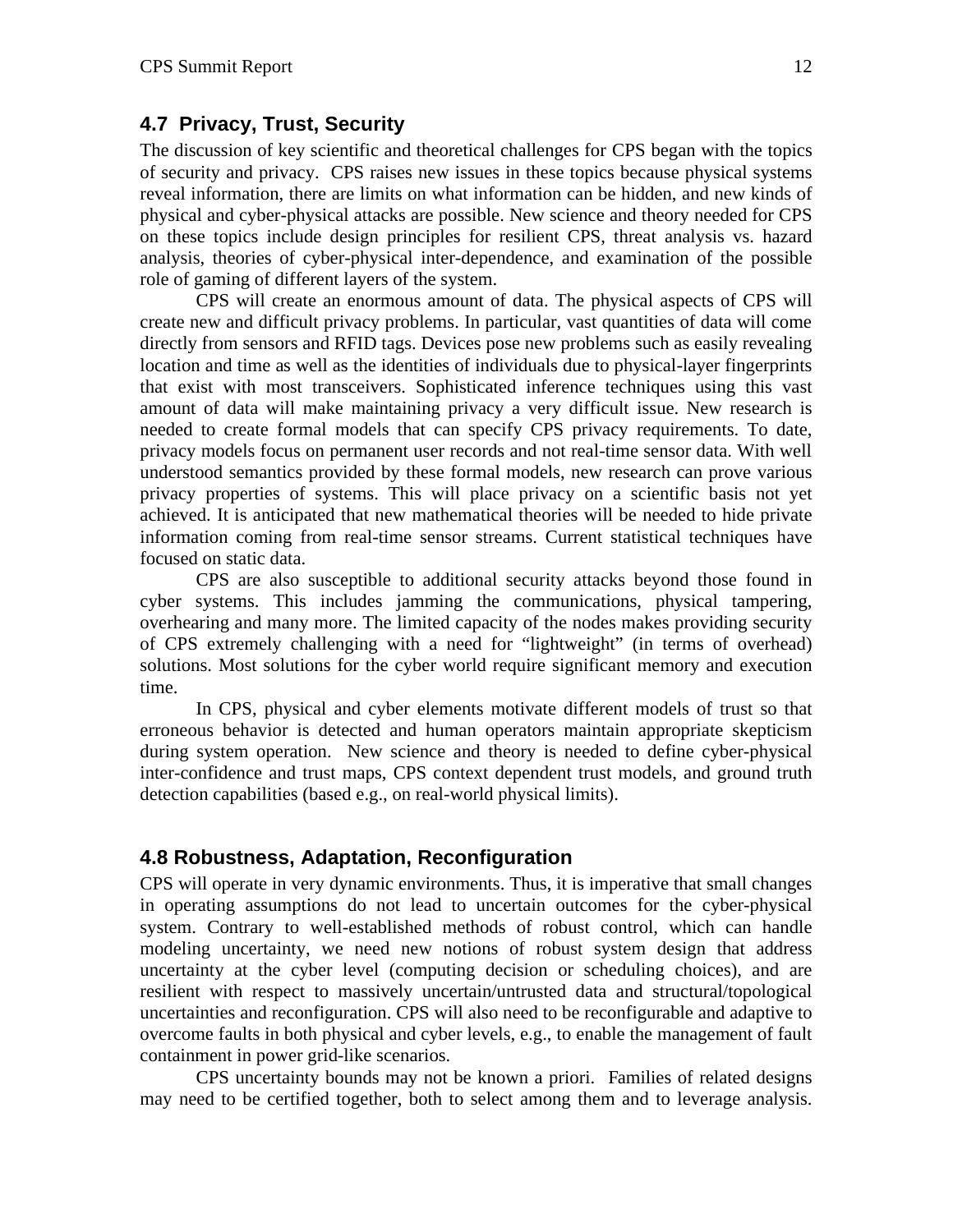Techniques for identifying, categorizing, and selecting appropriate recovery trajectories for CPS failure modes are needed, along with system science and design processes that offer guarantees of evolution toward "good" designs that can increasingly account for discovered faults and changing uncertainty measures. The need to evolve CPS designs also raises the question of incremental deployment of control systems in extant contexts (e.g., roadways) as CPS features are added, modified, and extended.

### **4.9 Software**

Traditional programming languages for embedded systems do not provide native support for many of the scientific challenges identified for CPS. New programming languages and computational paradigms are needed to provide structure to manage the anticipated complexity and scale of CPS. Moreover, languages will need to be linked to semantic and performance models as part of a correct-by-design synthesis methodology.

In CPS, adding software-based control may introduce cyber-physical coupling because the software depends on a plant (the hardware platform) that runs it. New control theory is needed to reason about the behavior of the software plant model integrated within the system model, analog consequences of software-in-the-loop behavior, quantization of nonlinearities, and scheduler jitter in the system dynamics.

One goal of this theory should be physical/controller design against software faults. At the present, we have no foundational links between computational faults and control-theoretic error conditions. To solve these problems, we may have to rethink the very notion of what computation is (the Turing-Church thesis), the notion of algorithms at the center, the foundations of programming languages (semantics, expressiveness), models of concurrency (process algebras, nondeterministic transition systems, etc.), etc. No widely used programming language has any element of time in its semantics is a consequence of these foundations. We can optimize for aggregate, average-case performance only because timing properties are irrelevant to correctness of execution of any program in any modern programming language (by "correctness" we mean relative to the semantics of the language, not relative to what is needed in the application).

To facilitate these advances, it is very important for the CPS community to develop a "vertical integration" framework in which various techniques (for modeling, analysis, programming, communication, OS, networking, etc.) can be integrated to provide a holistic design-and-implementation solution for CPS.

### **4.10 Verification, Testing, and Certification**

We need to develop new theories of correctness for CPS that allow new "correct-byconstruction" approaches: property preserving transformation of existing and new systems, CPS requirements through specification through design through implementation, correctness validated by testing assumptions (rather than by attempting to test everything). We also need methods for reasoning about the co-stability of cyber and physical domain features: degrees of freedom in physical design, degrees of freedom in cyber design, and coupling of cyber and physical design assumptions. Verification of these properties will be particularly challenging for open systems and systems based on wireless communications.

Composition ("on beyond compositionality") that deals with masking faults, can detect divergence of system behavior from specification, and can reduce and control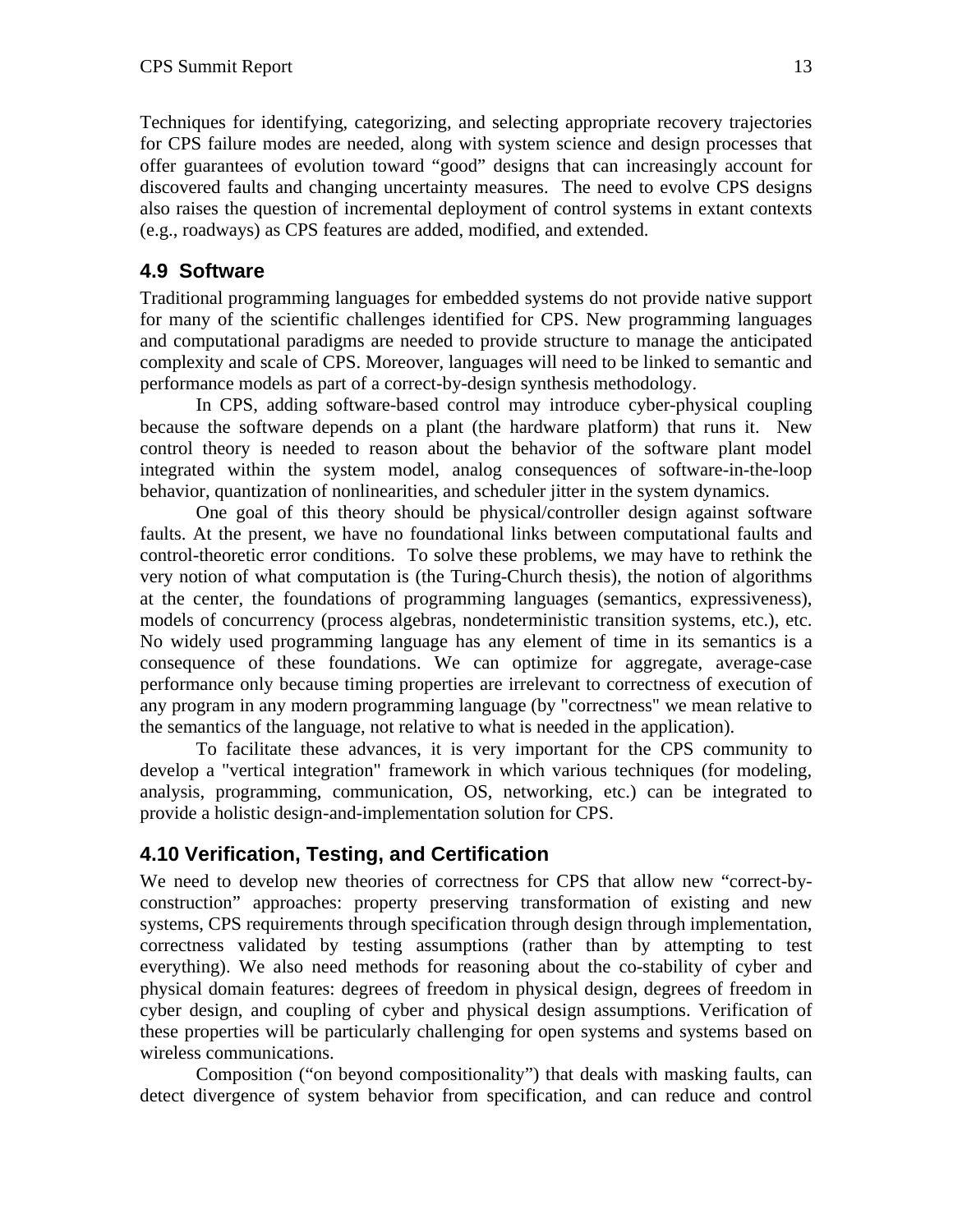interaction complexity appropriately is needed. These concerns offer a possible philosophical revolution for CPS: "on beyond correctness" in which we need to quantify the degree to which systems are x-tolerant (not just a 0 or 1 determination) that includes proof of properties and potential behaviors vs. risk (stochastic, etc.) rather than only existence of potential modes of failure.

Another important barrier that must be overcome for certification and verification of CPS is the fundamental uncertainties about what hazards there are to different kinds of CPS infrastructure, and how those hazards should be represented. For example, compositionality is always probabilistic in Civil Engineering, with "high confidence of low probability of failure in the given environment" as the objective of verification and validation.

Assumption validation is a particularly important barrier for CPS, and new approaches are needed to ensure that CPS models can: represent physical constraints and situational assumptions accurately (what should be captured, how to specify, what are degrees of freedom); ensure completeness of treatment and robust handling of changes; and can represent effects of both cyber and physical domain assumptions in the system model (e.g., to avoid problems like the Arian-5 rocket buffer overflow issue and the Hubble lens issue). Another important challenge is how to capture and check design assumptions automatically, and within the design process to invalidate assumptions when they no longer can hold or when they are no longer relevant. This raises a notion of lifelong correctness through verification maintenance as well as design and implementation maintenance, which is essential to achieving X-tolerant systems – tolerance to tampering, adversaries, environmental changes, etc.

Europe has embraced formal verification of embedded systems to a much greater extent than the U.S. has. While verification, synthesis, and testing of general software systems remains a grand challenge, embedded systems provide much more structure than general software systems, which may result in much more tractable problems. Formal methods offer one avenue of achieving high confidence in CPS, but formal models must also be linked to performance models, which is not feasible in large scale systems today. In all likelihood, the complexity of CPS will result in the need to develop evidence-based methods of asserting correctness, which should be combined with correct-by-design synthesis methods, as well as bridging the gap between testing and verification.

### **4.11 Societal Impact**

The impact on society and the impact of society on the resulting engineered CPS cannot be under-estimated. Each grand challenge discussion noted the need for social acceptance of new systems. The social science aspect must be treated on a uniform basis with the computer science and engineering aspects of the CPS so that rigorous models of these social systems become a critical aspect of design, verifiability, validation, operation, privacy, trust, and fault tolerance.

## *5. Architecture of a CPS Research Initiative*

A national initiative on CPS is needed with participants from industry, academia, and government laboratories and agencies. CPS needs to build high-cost high-risk systems to study, with an initiative structure based on desired outcomes, and incentives for participation across the board. The greatest outcome for CPS would be that the current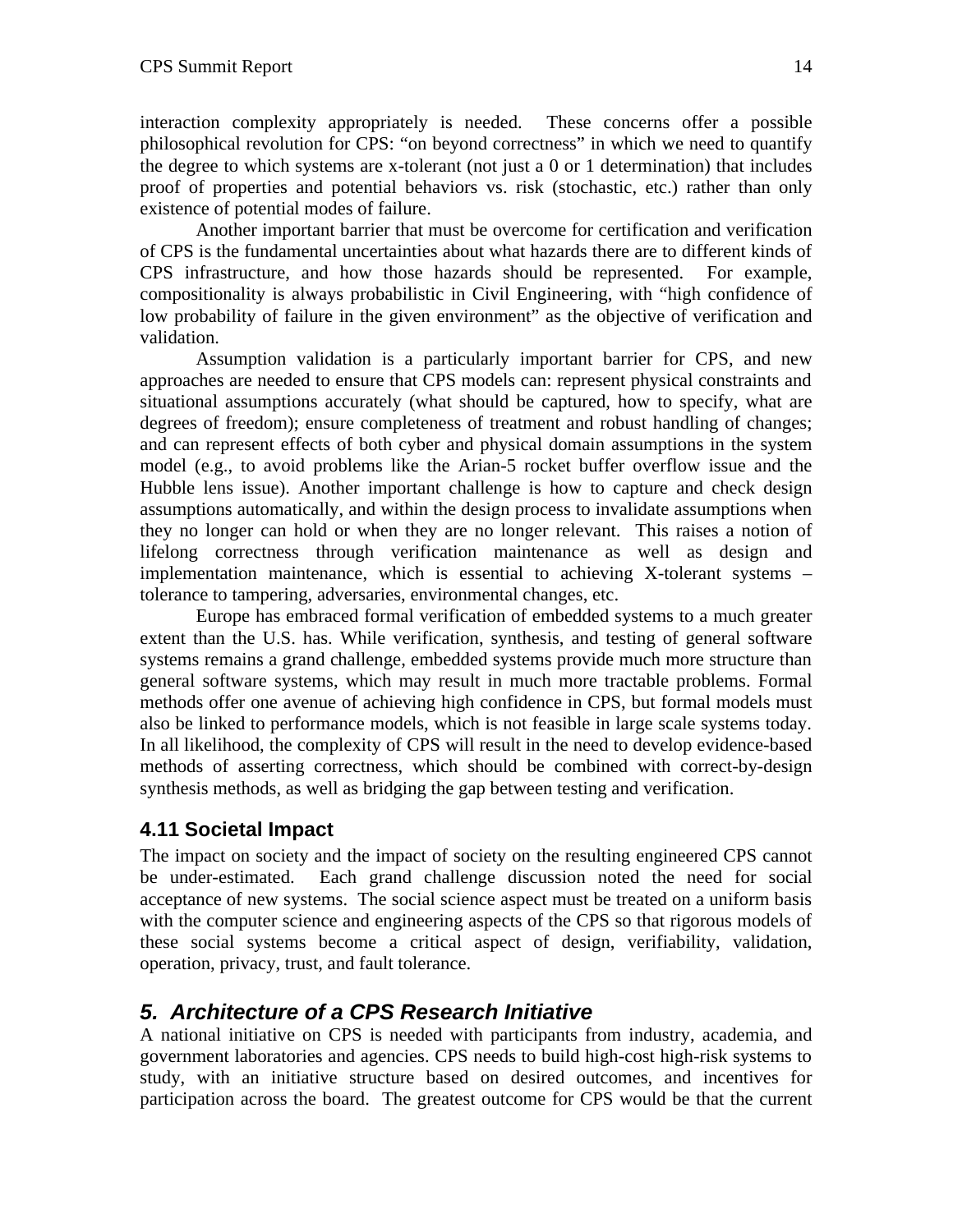US competitiveness crisis (in real-time and embedded systems and beyond) would be addressed, through the creation of a vibrant new research field of CPS with high societal impact and ongoing technology advance as a result.

The National Science Foundation has an important role to play in both the technical and cultural aspects of this new field. Clearly, NSF can develop new programs that will encourage proposals aimed at developing fundamental aspects of CPS, research infrastructure, etc. The proposal process is a key part of building a new culture of CPS that spans the not only computer science and engineering, but all of the NSF directorates. In addition to single-investigator grants, NSF can support group projects at several levels of scale:

- Small teams (2-3 investigators) can look into specific topics at the boundaries of fields, such as control and security.
- Large teams (4-6 investigators) can pursue larger studies that delve into several aspects of CPS. These efforts may also build systems to test out new theories.
- Centers can provide an umbrella for comprehensive CPS research efforts, build research infrastructure that can support the entire research community, and involve industry in problem definition and technology transfer.

Given the large scope of this new field, we expect that other Federal agencies (as well as state funding) will contribute to the development of CPS. NSF's budget is not large enough to support all of the research required to build CPS to a mature field, nor is it chartered with technology development *per se*. Equally important, different agencies can bring new points of view into the development of this field. CPS will change the way that industry works, how government develops infrastructure, and how the military defends the United States. Agencies can cooperate to develop the core principles of CPS while developing sub-specialties within CPS that will support their own requirements.

The European Union's Artemis effort is clearly aimed at the same fundamental problems as this proposed U. S. effort in CPS. Artemis provides much more funding than we can hope to receive in the U. S. through NSF alone; it also closely and effectively couples academia and industry. The U. S. needs to respond appropriately with the adequate levels of funding, integration of industry, and multi-agency initiatives across the science/engineering spectrum. An important difference between the US and Europe is that European governments do not depend on industry to do all of the commercial research. Government labs do commercial, as well as military, research. The U.S. is doing less basic research in military projects. Trickle down technology, which gave us the Internet, microwave ovens, and Teflon, is not working any longer.

A significant challenge that CPS proposals must address is breaking down barriers between disciplines; different disciplines have fundamentally different thought processes. CPS crucially needs to promote and support multi-disciplinary work through: (1) grants big enough to support pairs, teams, etc.; (2) interactive program management that encourages research teams to avoid group-think and to teach each other their disciplines; (3) themes designed to bring multiple disciplines together; (4) industry stakeholders to support activity beyond initial investment by NSF and other government agencies; (5) new opportunities for spin-off capabilities and products through industry participation (e.g., like the NSF GOALI program but extended to other agencies); and (6) community-wide access to platforms and infrastructure through which new CPS problems can be discovered, along with solution approaches to existing known problems.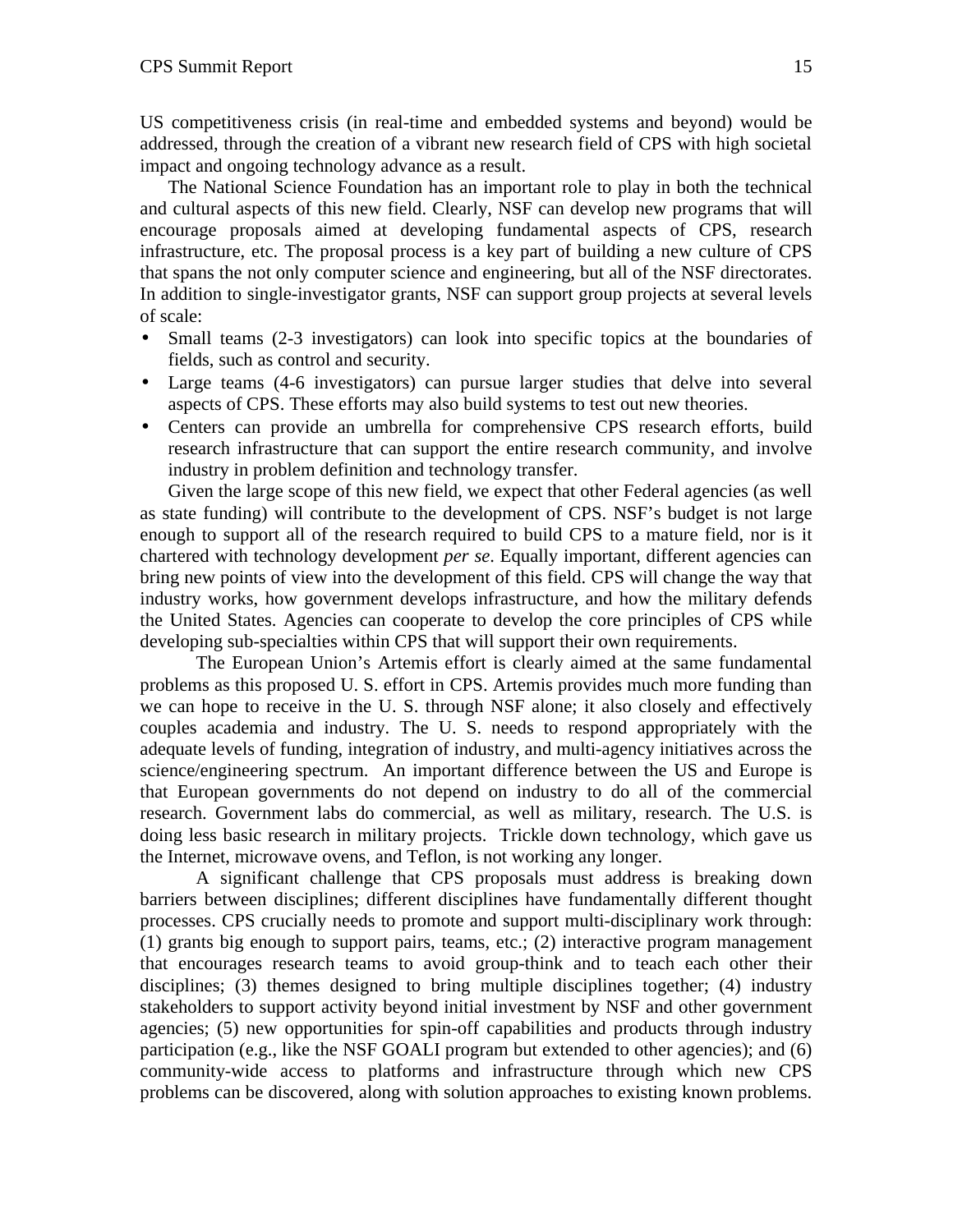Ways should be sought to incorporate experts from the social sciences. Social scientists think in fundamentally different ways than computer scientists and engineers. CPS needs to find a common semantic basis with which to communicate across multi-disciplinary divides (a scientific Rosetta stone?).

Education also needs to be addressed. Education is extremely important in terms of creating a workforce capable of dealing with the CPS that we propose building. The current status of U.S. education is poorly prepared to train the next generation of CPS engineers and scientists. An NSF-sponsored initiative should have substantial impact at all levels of US educational system, ranging from secondary school to graduate level instruction.

Rethinking education requires an emphasis on engineering at the secondary school level as well as a revised emphasis on integrating computer science with the traditional engineering sciences at both the undergraduate and graduate levels. Revision of undergraduate and graduate curricula should be encouraged to prepare students to meet the demands of the CPS research priorities and roadmaps for such revisions should be established. Forums to exchange ideas and approaches to curriculum changes should be created and wide dissemination of the results should be encouraged.

At the graduate level, we expect research projects in CPS to directly result in new graduate courses whose materials can be used at other universities. These curriculum efforts could be aided by the creation of consortia that develop and share material, providing an early audience and motivation for improving material. The participants believe that summer schools, such as the ones commonplace in Europe, would help train both faculty and graduate students in this emerging field. As the science and technology of CPS mature, we expect to see a new generation of undergraduate courses that simultaneously consider engineering and computing issues. Some of this material should ultimately make its way to technology courses in high schools, replacing traditional (and often dated) microprocessor-based systems design courses with some basic elements of CPS technology.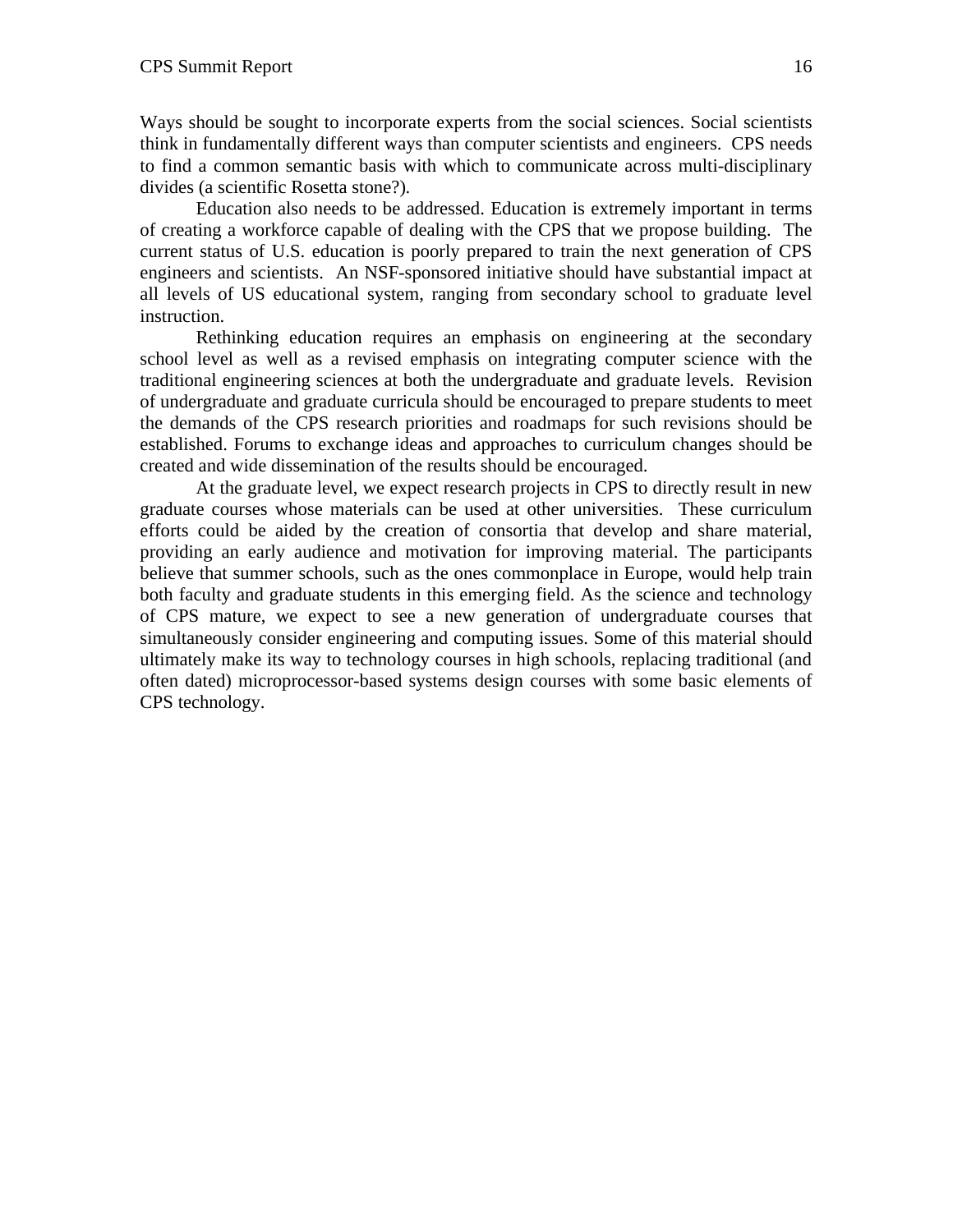# **Appendix – Summit Organization and Participants**

## *NSF Sponsors*

| Dr. Jeannette Wing | <b>Assistant Director, CISE Directorate, NSF</b> |
|--------------------|--------------------------------------------------|
| Dr. Taieb Znati    | Director, CNS Division, NSF                      |
| Dr. Usha Varshney  | Director, EECS Division, NSF                     |
| Dr. Helen Gill     | Program Director, CNS Division, NSF              |
| Dr. Scott Midkiff  | Program Director, EECS Division, NSF             |

## *Organizing Committee*

| Bruce Krogh                                                          | Carnegie Mellon University                 |
|----------------------------------------------------------------------|--------------------------------------------|
| <b>Edward</b> Lee                                                    | University of California at Berkeley       |
| Insup Lee                                                            | University of Pennsylvania                 |
| Al Mok                                                               | University of Texas at Austin              |
| George Pappas                                                        | University of Pennsylvania                 |
| Raj Rajkumar                                                         | Carnegie Mellon University                 |
| Harvey Rubin                                                         | University of Pennsylvania                 |
| Alberto Sangiovanni-Vincentelli University of California at Berkeley |                                            |
| Lui Sha                                                              | University of Illinois at Urbana Champaign |
| Kang Shin                                                            | University of Michigan at Ann Arbor        |
| Jack Stankovic                                                       | University of Virginia at Charlottesville  |
| <b>Janos Sztipanovits</b>                                            | Vanderbilt University                      |
| Wayne Wolf                                                           | Georgia Tech                               |
| Wei Zhao                                                             | Rensselaer Polytechnic Institute           |

## *CPS Summit Participants*

Prof. Tarek Abdelzaher, University of Illinois at Urbana Champaign Prof. Rajeev Alur, University of Pennsylvania Dr. Hugo Andrade, National Instruments Prof. Panos Antsaklis, University of Notre Dame Prof. John Baras, University of Maryland at College Park Prof. Calin Belta, Boston University Prof. Michael Branicky, Case Western Reserve University Dr. Ken Butts, Toyota Prof. Roy Campbell, University of Illinois at Urbana Champaign Prof. Christos Cassandras, Boston University Prof. Ed Clarke, Carnegie Mellon University Prof. Munther Dahleh, MIT Prof. John Doyle, Caltech Prof. Nikil Dutt, University of California, Irvine Prof. Stephen Edwards, Columbia University Prof. Magnus Egerstedt, Georgia Tech Prof. Deborah Estrin, University of California at Los Angeles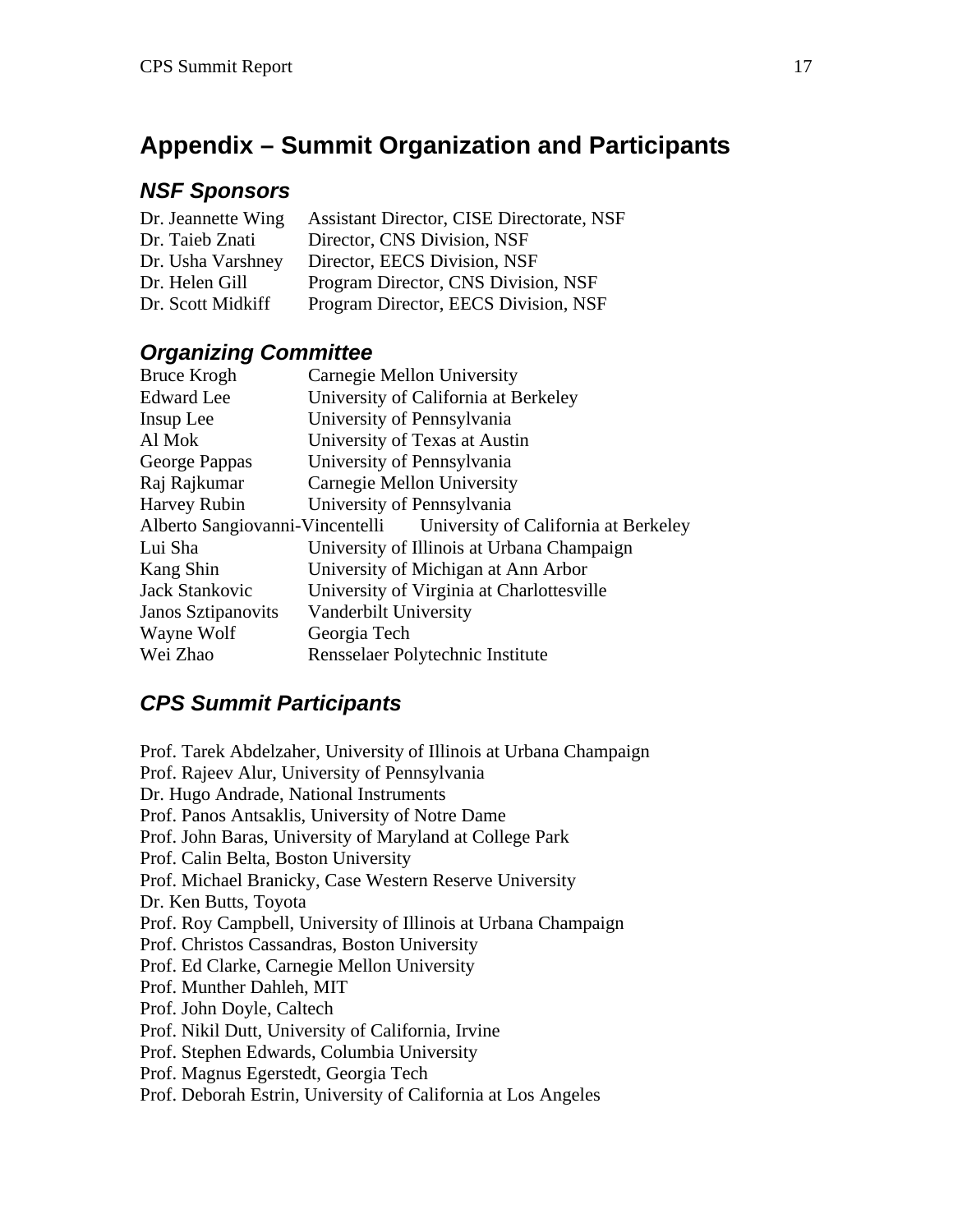Prof. Eric Feron, Georgia Tech Dr. Alessandro Forin, Microsoft Research Prof. Robert Gao, University of Massachusetts at Amherst Prof. Chris Gill, Washington University of St. Louis Dr. Helen Gill, National Science Foundation Prof. Steve Goddard, University of Nebraska at Lincoln Prof. Susan Graham, University of California at Berkeley Prof. Carl Gunter, University of Illinois at Urbana Champaign Dr. Aarti Gupta, NEC Labs Prof. Rajesh Gupta, University of California at San Diego Prof. Jiawei Han, Univ of Illinois at Urbana Champaign Dr. Walt Heimerdinger, Honeywell Prof. Jessica Hodgins, Carnegie Mellon University Prof. Seth Hutchinson, University of Illinois at Urbana Champaign Prof. Marija Ilic, Carnegie Mellon University Dr. Clas Jacobson, United Technologies Dr. Ray Kamin, Rockwell Collins Prof. Takeo Kanade, Carnegie Mellon University Ms. Frankie King, NCO/NITRD Dr. Ralph Kling, Crossbow Technology Prof. Xenofon Koutsoukos, Vanderbilt University Prof. Bruce Krogh, Carnegie Mellon University Dr. Sri Kumar, BAE Systems Prof. Steve LaValle, Univ of Illinois at Urbana Champaign Prof. Edward Lee, University of California at Berkeley Prof. Insup Lee, University of Pennsylvania Prof. John Lehoczky, Carnegie Mellon University Dr. Michael Lemmon, University of Notre Dame Dr. Matthew Mason, Carnegie Mellon University Prof. Nicholas Maxemchuk, Columbia University, IMDEA Networks Dr. Paul McLaughlin, Honeywell Prof. Bruce McMillin, Missouri University of Science & Technology Dr. J. Michael McQuade, United Technologies Dr. Scott Midkiff, National Science Foundation Prof. Al Mok, University of Texas at Austin Dr. Pieter Mosterman, The MathWorks Prof. Jose' Moura, Carnegie Mellon University Prof. Klara Nahrstedt, University of Illinois at Urbana Champaign Prof. George Pappas, University of Pennsylvania Dr. Youngchoon Park, Johnson Controls, Inc Prof. Raj Rajkumar, Carnegie Mellon University Prof. Ari Requicha, Univ. of Southern California Dr. Harvey Rubin, University of Pennsylvania Prof. Bill Sanders, Univ of Illinois at Urbana Champaign Prof. Alberto Sangiovanni-Vincentelli, University of California Berkeley Prof. Andreas Savvides, Yale University